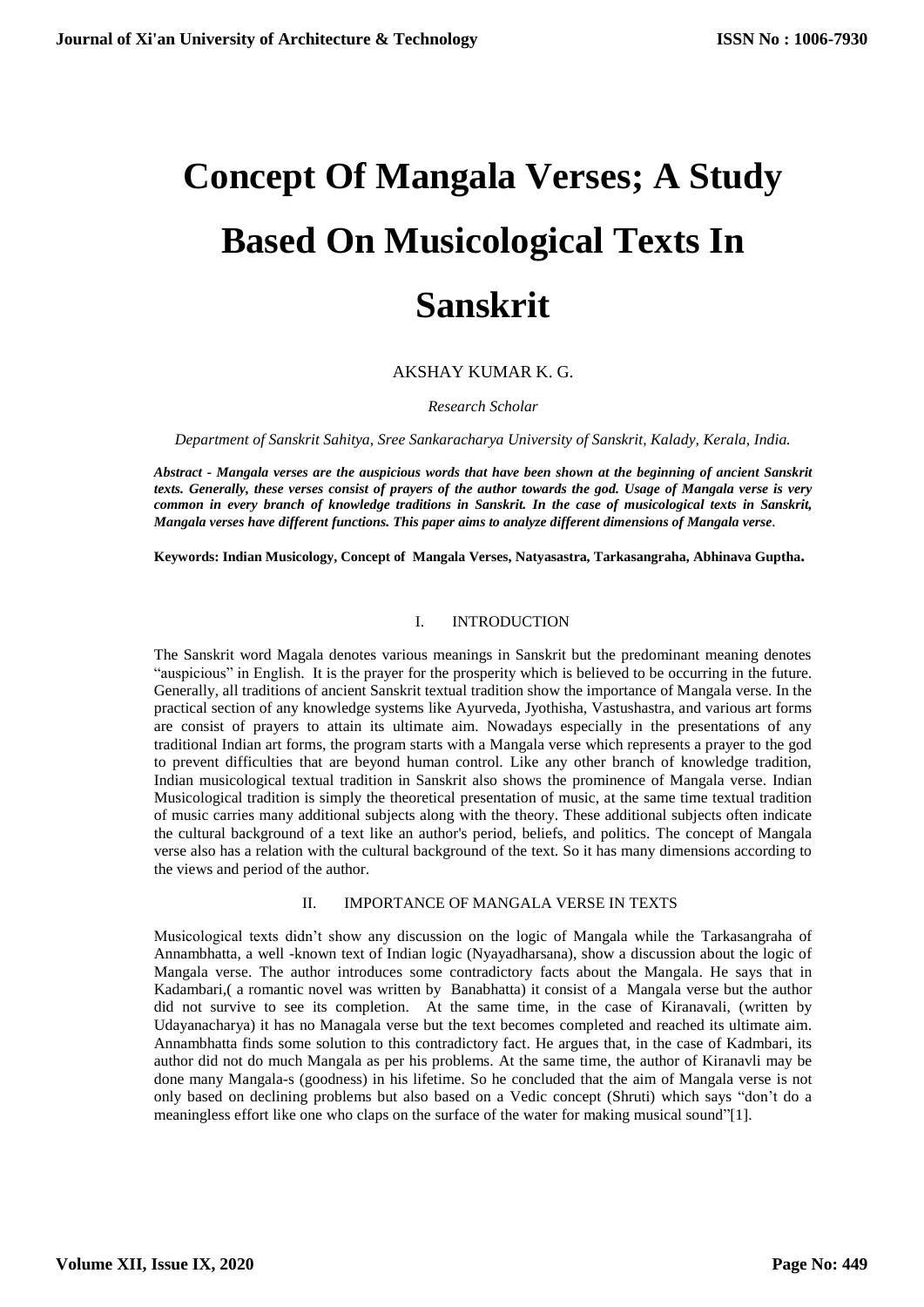# III. IMPORTANCE OF MANGALA VERSE IN PRACTICE

Natyasastra of Bharata, the oldest text of Indian dramaturgy which also consists of musicological elements shows some explanations of the importance of Mangala at the beginning of the drama. Bharata opined that in the time of Rangapooja (the worship which is done for the stage) prayers towards all deities must-do for Natya for attaining its goodness properly towards the audience [2]. Mangala gives much prosperity to its authority like a king and all kinds of people also [3]. Bharata also explains the aftereffect of avoiding Mangala. One who did not do Mangala, gets many problems and he must fall in hell and be born again as an animal [4]. So these textual pieces of evidence prove the importance of Mangala among the practices of the Indian drama.

### IV. VARIOUS DIMENSIONS OF MANGALA VERSE BASED ON MUSICOLOGICAL **WORKS**

Unlike other cultures in the world, Indian music is believed to be very sacred and divine. Nadha, the musical sound is believed to be one of the paths for attaining salvation. Yajnavalkyasmruthi also supports this view and says that "one who can able to play vina and who knows the musicological facts like Shruthi, Jaathi, and Taala can easily attain salvation"[5]. So this spiritual behavior of Indian music is also reflected in the Mangala verses.

Based on Mangala verse in the musicological works can be divided into three types.

- 1. Texts without Mangala verse
- 2. Texts which consists of general Mangala verse (which praises the lord worshiped by the author)
- 3. Texts which shows philosophical contents in Mangala verse

## *4.1 Texts Without Mangala Verse*

Texts which comes under the Agama or Tantra tradition generally shows the absence of Mangala. Unlike many other branches of knowledge traditions, the authorship of the text is attributed to Lord Siva. These kinds of texts start with a form like dialogues between Shiva and Parvathi. A predominant tantric text Rudrayamala directly starts with the advice of Shiva to Parvathi (Bhirava uvaaca)[6]. Availability of Tantric musicological texts is very rare, eventhough a text named Aoumapatha shows the behavior pattern of tantric tradition and it starts with the dialogue of Shiva to Parvathi ( Shrunu devee pravakshyaami)[7]. So the absence of Mangala represents the traditional behavior of the text.

#### *4.2 General Mangala Verse*

Normal Managala represents a prayer to the lord which is worshiped by the author itself. The deity who is praised in the Mangala indicates the sect of the religion of the author. The majority of the musicological works praise Lord Shiva which represents the Shivate tradition of knowledge. Some later texts like Sangeethapaarijaatha show the praising of lord Vishnu[8], which represents the influence of Vaishnavism in musicology and it is very exceptional also. Texts which praise Goddess Devi, which represents the ancient sect of Shakthi cult, are not available in the present condition. Natyasatra shows praising Lord Brahma along with Shiva[9], this feature also very exceptional because the worship of Brahma is very limited in India because of the lack of Mantra and Dhyana verse.

# *4.3 Philosophical Mangala Verse*

The philosophical dimensions of Mangala sloka can be divided into two types. One is the pure form of philosophy which is not connected with the musicology and the other is the combination of philosophy with musicology. Abhinavabharati Commentary of Abhinavagupta on Natyasastra shows these two types of Mangala verses. In every chapter, he begins with a Mangalas which praises the Lord Siva. From the 1<sup>st</sup> chapter to the fifth chapter he depicted Lord Shiva as the Lord of Panchabhuta-s. The concept of Panchabhuta is very important in Kashmiri Shaivism and it included among 31 Shaiva Thatva-s in Kashmiri Shaivism [10]. So beyond a commentary Abhinavabharati includes the elements of Kashmiri Shaivism also. Abhinavagupta also used the Mangala verses to combine his philosophical belief with musicology. It represents the Mangala verse of the 31st chapter of Natyasastra in which he relates the three major concepts of Kashmiri Shaivism ( Kalaa, Kaala, and Kriya) along with the elements of rhythm.